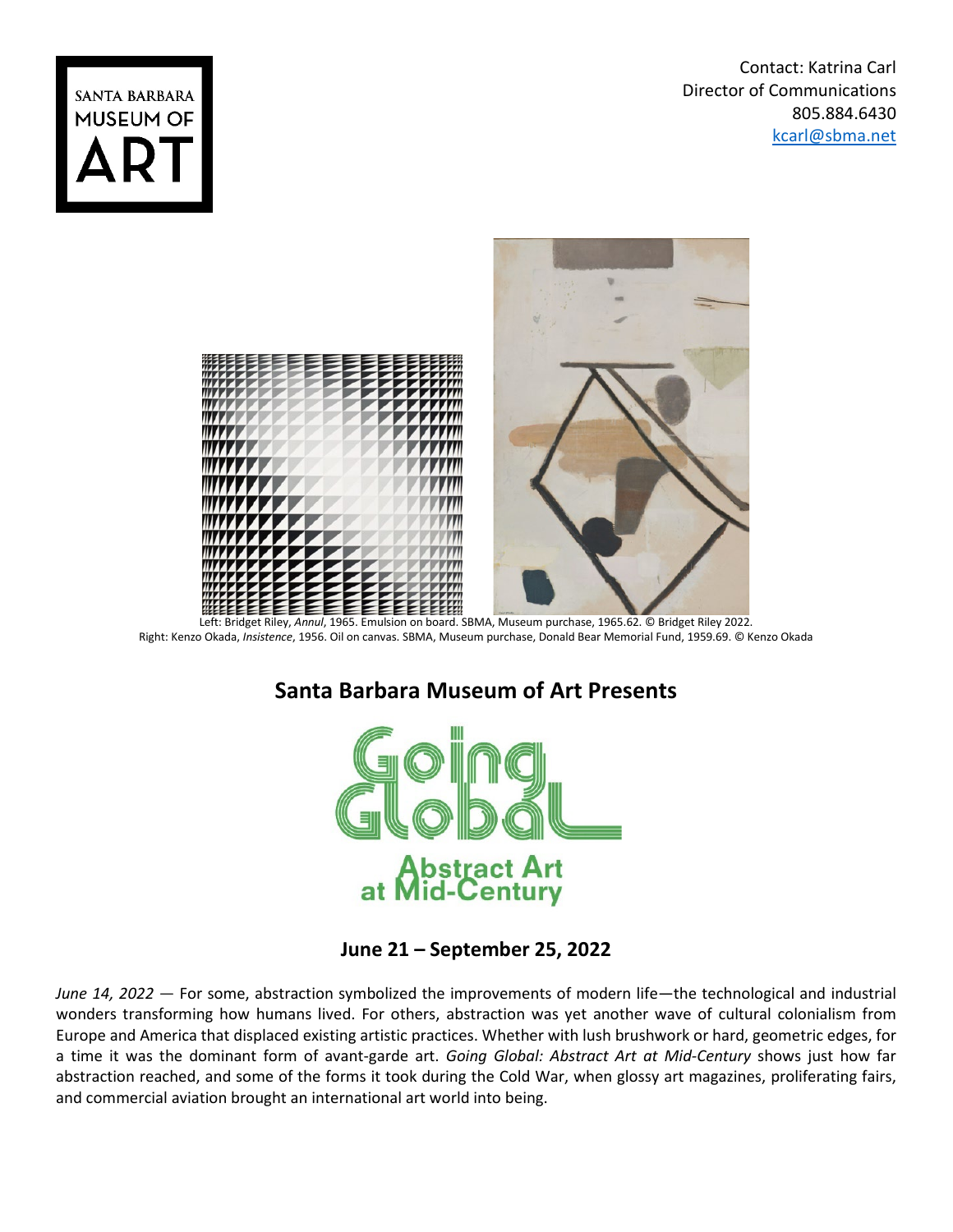The *Going Global* exhibition at the Santa Barbara Museum of Art features approximately 35 works from the Museum's permanent collection. The exhibition runs the gamut of mediums, from painting and sculpture to photography and lithography, and artist- invented mediums, including forms of kinetic art that appear to change as the spectator moves.

SBMA Curator of Contemporary Art James Glisson shares, "*Going Global* shows that abstract art in the middle of the 20th century was an international phenomenon. The artists on view were born in Argentina, Colombia, Germany, France, Hungary, Israel, Japan, Mexico, Portugal, Peru, Venezuela, the UK, and the USA. All of the artwork in the exhibition comes from the Museum's contemporary collection and each piece reflects its history of striving to be outward looking, inclusive, and cosmopolitan."

Elaborating on the impact of the art form, Glisson explains, "Abstraction was a Rorschach test on to which the anxieties, fears, and hopes of the 20th century were projected. It could reach back millennia into prehistory, ground a museum viewer in the present, or peer into a future world full of utopian promise."

The presentation includes familiar names in the world of abstract art, such as Isamu Noguchi (b. USA, 1904–1988), Pierre Soulages (b. France 1919), and Bridget Riley (b. 1931 UK), who is among the most important and influential painters in Britain today. There are also artists who deserve broader followings, such as Kenzo Okada (b. Japan, 1902–1982), who arrived in New York from Japan in 1950 and in 1953 had his first American solo show at the prestigious Betty Parsons Gallery. There is also Edward Chávez (b. New Mexico, 1917–1995), a muralist for the Federal Art Project in the 1930s. His painting *Elemental Landscape* (1956) reconfigures the desert as a mosaic of earth tones and bright colors that might be mesas, dry riverbeds, or adobe buildings. His dazzling abstraction refutes the pernicious myth of an "empty" desert by evoking the millennia of human habitation before colonization. Maria Helena Vieira da Silva (b. Portugal, 1908–1992) is well known in France where she lived for 60 years. Her elegant blue and grey paintings suggest bustling cities or agricultural landscapes. Another abstract artist with a limited reputation outside of Europe is Ernst Wilhelm Nay (b. Germany, 1902– 1968). On view will be a brilliantly colored abstraction of his that was shown in the German Pavilion of the 1956 Venice Biennale.

To make sense of the sprawling topic of global abstraction, the exhibition is divided into four sections: **"Op Art," "Layers," "Gestural Abstraction," and "Signs & Symbols."**



**"Op Art**," short for Optical Art, was an international phenomenon in the 1960s that excited the public but was met with derision from critics. The artists wanted to use optical effects to break through the barriers of culture and history, to create art that reached directly into the mind of the viewer. Bridget Riley's painting *Annul* from 1965 fades to white towards the center, as if being erased.

Yaacov Agam (b. Israeli, 1928 active in Paris) uses a corrugated colored surface in *New Year, III* (1971), which appears to change as you move. Artists from Latin America used optical illusions or prompted viewers to move around to take in an artwork under varying conditions. *Going Global* has dazzling examples of works by Jesús Rafael Soto (b. Venezuela, 1923–2005, active Paris), Carlos Cruz-Diez (b. Venezuela, 1923–2019), Rogelio Polesello (b. Argentina, 1939–2014), and Eduardo Mac Entyre (b. Argentina, 1929–2014).

**"Layers"** considers artworks that depict shallow spaces and fractured or jigsaw-puzzle shaped forms, a visual strategy reflecting the legacy of cubism. Photographs by Kansuke Yamamoto (b. Japan, 1914–1987) and André Kertész (b. Hungary, 1894–1985, active New York) are in a dialogue with paintings by Ben Nicholson (b. UK, 1894–1982), Gunther Gerzso (b. Mexico, 1915–2000), and Mathias Goeritz (b. Germany, 1915–1990, active Mexico). The Museum's holdings of Japanese modernist woodblock prints are also part of the conversation, including an exquisite print by Hiroyuki Tajima (b. Japan, 1911–1984).